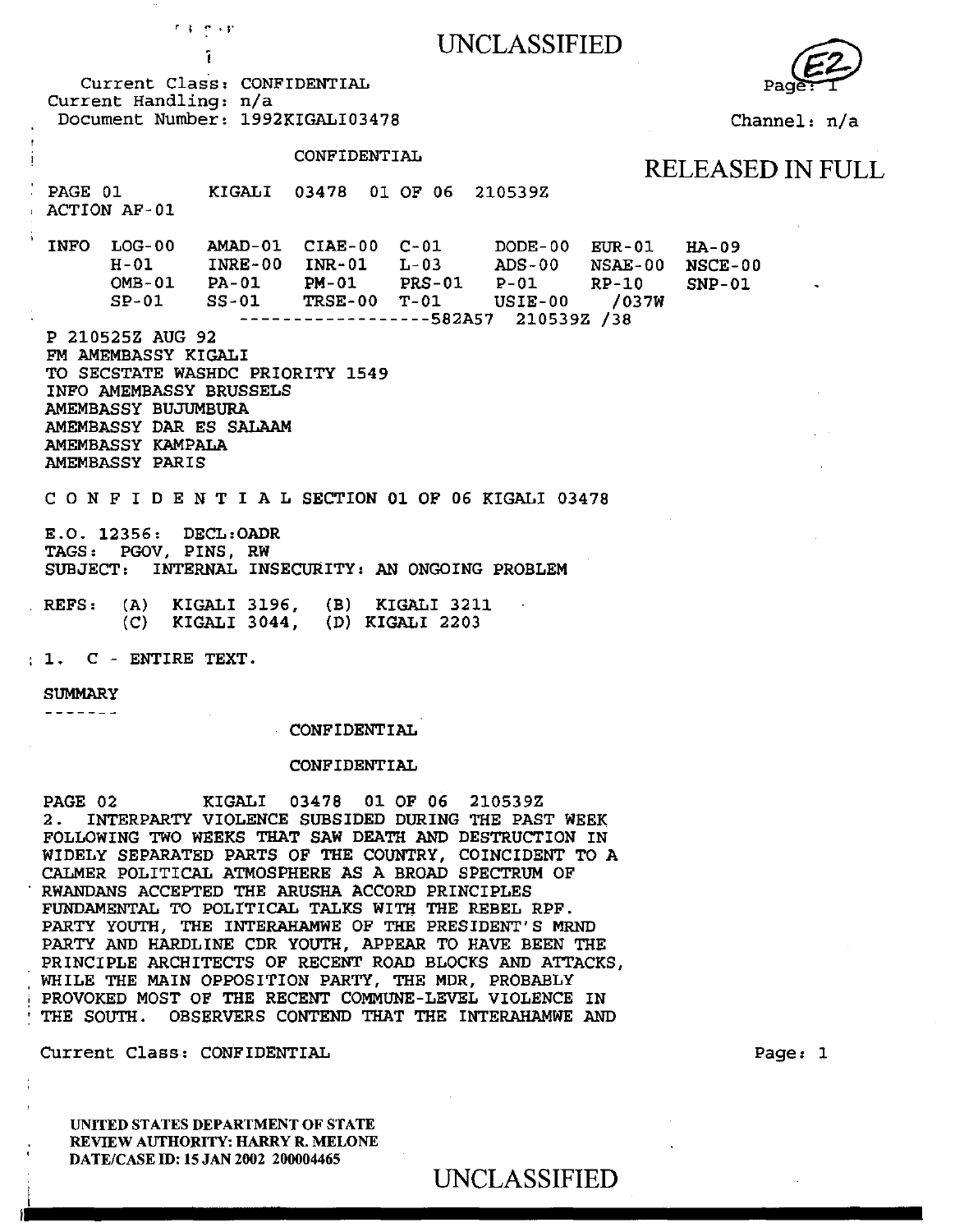Current Class: CONFIDENTIAL Current Handling: n/a Document Number: 1992KIGALI0347B

THE CDR YOUTH ARE BECOMING INTERCHANGEABLE AND ALLEGE THAT MILITARY ARE INVOLVED IN THEIR ACTIVITIES. WHILE THERE HAVE BEEN SOME ARRESTS IN CONNECTION WITH INTERPARTY DISTURBANCES, THE LACK OF RESPONSE FROM THE SECURITY SERVICES, STILL CONTROLLED BY THE PRESIDENT'S PARTY, AND THE LACK OF JUDICIAL FOLLOW-UP ARE TROUBLING. ALTHOUGH THE VIOLENCE SEEMS TO HAVE SUBSIDED FOR NOW, WE CAN ANTICIPATE A NEW WAVE OF INTERNAL INSECURITY, IN SOME FORM OR ANOTHER, AS PEACE TALKS PROCEED, ESPECIALLY IF INTERNAL DIFFERENCES OVER POWERSHARING AND INTEGRATION OF FORCES BECOME ACUTE. END SUMMARY.

# INTERNAL INSECURITY EBBS AND FLOWS

3. THROUGHOUT THIS YEAR, INTERNAL INSECURITY HAS INCREASED IN PARALLEL WITH EACH SIGNIFICANT STEP FORWARD IN THE DEMOCRATIZATION AND PEACE PROCESSES AND SUBSIDED AS INTERNAL POLITICAL FORCES REACHED A NEW LEVEL OF CONFIDENTIAL

#### CONFIDENTIAL

PAGE 03 KIGALI 0347B 01 OF 06 210539Z COMMON UNDERSTANDING. THE BUGESERA MASSACRES, FOR EXAMPLE, TOOK PLACE JUST AS NEGOTIATIONS OVER FORMATION OF A MULTI-PARTY GOVERNMENT WERE REACHING THEIR CONCLUSION. RANDOM LAND MINE EXPLOSIONS REACHED.A PEAK IN EARLY MAY, JUST WEEKS AFTER THE MULTI-PARTY TRANSITION GOVERNMENT WAS SWORN IN AND ANNOUNCED ITS PROGRAM. THE CRAZY WEEKEND IN LATE MAY INVOLVING INTER-PARTY VIOLENCE AND MILITARY MUTINIES, MIXED IN WITH A CAR BOMB EXPLOSION (REF D) OCCURRED AFTER THE FOREIGN MINISTER'S SUCCESSFUL TRIP TO UGANDA WHERE HE AND THE RPF AGREED TO TALK AND JUST PRIOR TO THE INITIAL GOR-RPF TALKS IN PARIS. INTERNAL SECURITY DETERIORATED AGAIN IN JULY WITH AN UPSURGE IN INTERPARTY VIOLENCE, IN THE INTERIM PERIOD AFTER THE SIGNING OF THE ARUSHA CEASEFIRE ACCORD WITH ITS THREE PRINCIPLES AIMED AT GUIDING AUGUST'S POLITICAL-MILITARY NEGOTIATIONS AND BEFORE THE NEGOTIATIONS BEGAN.

#### TENSIONS HEIGHTENED

 $\mathbf{I}$ 

4. TENSIONS BETWEEN POLITICAL PARTIES WERE HEIGHTENED IN LATE JULY WITH CALLS FOR THE TRANSITION GOVERNMENT TO RESIGN. THE CALLS CAME BOTH FROM SUPPORTERS OF PRESIDENT HABYARIMANA' S MRND PARTY YOUTH, THE INTERAHAMWE, AND FROM THE HARDLINE HUTU SUPREMACY

Current Class: CONFIDENTIAL

Page: 2

Channel: n/a

# UNCLASSIFIED UNCLASSIFIED<br>|<br>|-

Page: 2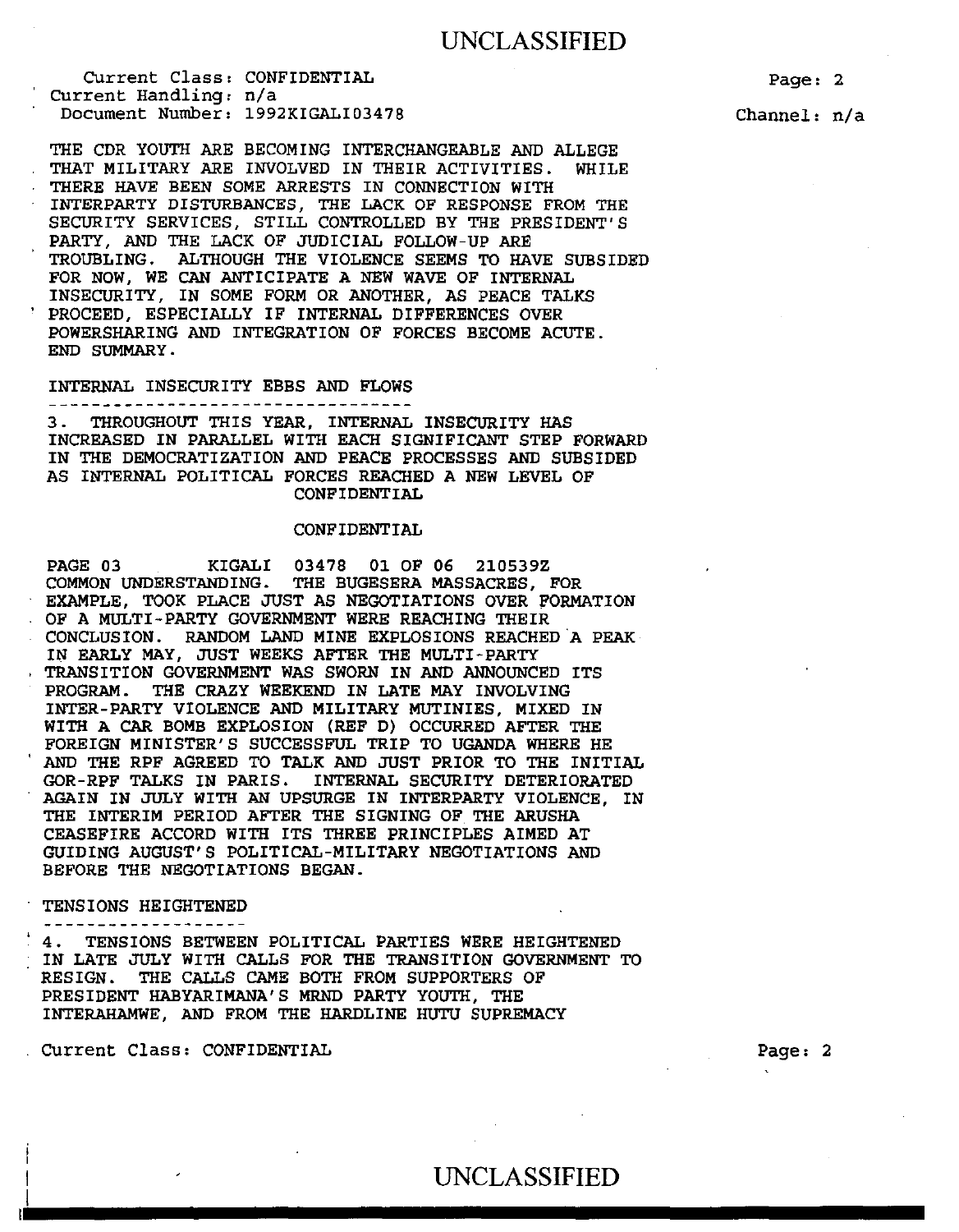Current Class: CONFIDENTIAL Current Handling: n/a Document Number: 1992KIGALI03478

COALITION FOR THE DEFENSE OF THE REPUBLIC (CDR) . UNATHORIZED DEMONSTRATIONS, MAINLY IN THE FORM OF BLOCKING PRINCIPAL ROADS IN THE COUNTRY, DREW ATTENTION TO THE CDR'S DENUNCIATION OF THE ARUSHA ACCORD AS WELL AS TO DEMANDS FROM BOTH GROUPS FOR THE RELEASE OF THEIR MEMBERS WHO HAVE BEEN ARRESTED AND FOR THE RELEASE OF CONFIDENTIAL

#### CONFIDENTIAL

PAGE 04 KIGALI 03478 01 OF 06 210539Z MILITARY ARRESTED IN CONNECTION WITH THE MUTINIES OF RUHENGERI AND GISENYI.

VIOLENCE BREAKS OUT -------------------

5. THE JULY 28 CDR DEMONSTRATION IN KIGALI (REF B) RESULTED IN A FINAL COUNT OF THREE DEAD, TWO CDR MEMBERS AND ONE POLICEMAN. INTER-PARTY VIOLENCE THE WEEKEND OF AUGUST 8-9 NEAR GISENYI (NORTHWEST) BETWEEN THE MDR AND THE INTERAHAMWE, NEAR KIBUNGO

#### CONFIDENTIAL

NNNN

#### CONFIDENTIAL

|             | PAGE 01<br><b>ACTION AF-01</b>                                                                                                                               | KIGALI 03478 02 OF 06 210541Z    |                                                                                                                                                                                                                              |  |
|-------------|--------------------------------------------------------------------------------------------------------------------------------------------------------------|----------------------------------|------------------------------------------------------------------------------------------------------------------------------------------------------------------------------------------------------------------------------|--|
| <b>INFO</b> | $LOG-00$                                                                                                                                                     |                                  | AMAD-01 CIAE-00 C-01 DODE-00 EUR-01 HA-09<br>H-01 INRE-00 INR-01 L-03 ADS-00 NSAE-00 NSCE-00<br>OMB-01 PA-01 PM-01 PRS-01 P-01 RP-10 SNP-01<br>SP-01 SS-01 TRSE-00 T-01 USIE-00 /037W<br>-----------------582A7B 210541Z /38 |  |
|             | P 210525Z AUG 92<br>FM AMEMBASSY KIGALI<br>INFO AMEMBASSY BRUSSELS<br>AMEMBASSY BUJUMBURA<br>AMEMBASSY DAR ES SALAAM<br>AMEMBASSY KAMPALA<br>AMEMBASSY PARIS | TO SECSTATE WASHDC PRIORITY 1550 |                                                                                                                                                                                                                              |  |
|             |                                                                                                                                                              |                                  | CONFIDENTIAL SECTION 02 OF 06 KIGALI 03478                                                                                                                                                                                   |  |
|             | E.0.12356: DECL:OADR<br>TAGS: PGOV, PINS, RW                                                                                                                 |                                  |                                                                                                                                                                                                                              |  |

Current Class: CONFIDENTIAL

Page: 3

Channel: n/a

Page: 3

## UNCLASSIFIED 1.1 ................................................................ ..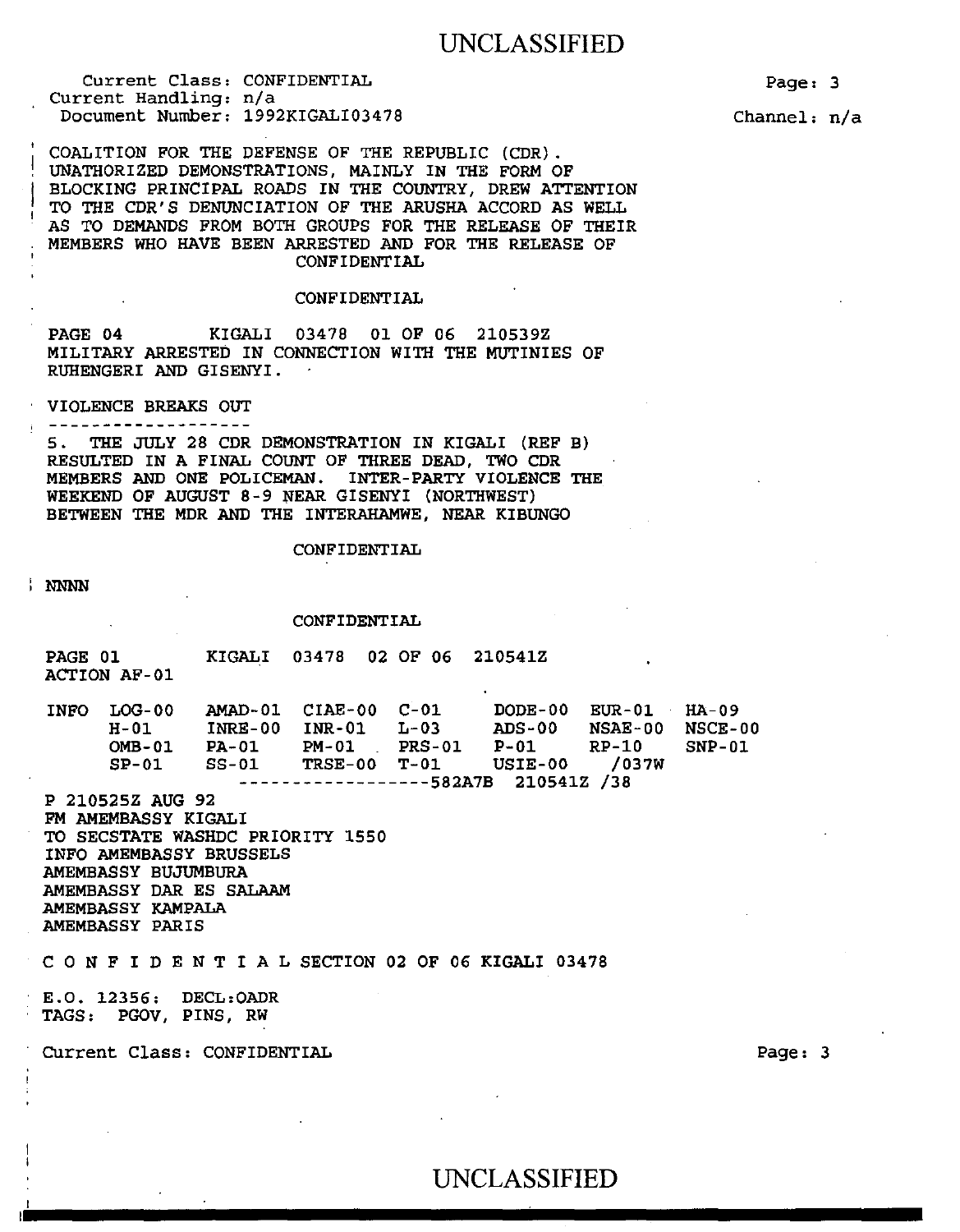Page: 4 Channel: n/a

SUBJECT: INTERNAL INSECURITY: AN ONGOING PROBLEM

' (SOUTHEAST) BETWEEN THE MDR AND THE INTERAHAMWE, AND OUTSIDE CYANGUGU (SOUTHWEST) BETWEEN THE CDR AND THE LIBERAL PARTY (PL) LEFT FOUR DEAD, ALL MDR YOUTH, AND MANY INJURED. COMMUNE-LEVEL VIOLENCE IN THE SOUTH CONTINUES, WITH MDR LOYALISTS ATTEMPTING TO RID THEIR COMMUNES OF MRND AUTHORITIES.

#### CONFIDENTIAL

#### CONFIDENTIAL

PAGE 02 THE CDR KIGALI 03478 02 OF 06 210541Z

-------

6. THE CDR IS NORTHERN-BASED PARTY WHICH DRAWS ITS SUPPORT FROM BOTH THE PRESIDENT'S MRND AND THE OPPOSITION MDR AND CLAIMS TO BE THE TRUE SUCCESSOR TO THE OLD PARMEHUTU PARTY, WHICH PREACHED HUTU SUPREMACY AT INDEPENDENCE. IT IS PARTICULARLY FEARED BY MEMBERS OF THE OPPOSITION FOR ITS KU KLUX<br>KLAN-LIKE APPROACH TO ETHNIC RELATIONS. ITS REPEATED KLAN-LIKE APPROACH TO ETHNIC RELATIONS. CALL FOR RECOGNITION OF DIFFERENCES BETWEEN TUTSI AND HUTU IS WIDELY INTERPRETED AS A CALL FOR EXTERMINATION OF THE TUTSIS. MANY PEOPLE IN DIFFERENT SOCIAL AND POLITICAL POSITIONS HAVE TOLD.US THAT THE CDR IS NOTHING MORE THAN THE MOUTH-PIECE OF THE PRESIDENT, SAYING WHAT HE WOULD LIKE TO SAY BUT CANNOT. THIS PARTY, REGISTERED IN MARCH, IS NOT INCLUDED IN THE TRANSITION GOVERNMENT.

7. CDR LEADER, JEAN BOSCO BARAYAGWIZA INSISTS THAT UNITY BETWEEN HUTU AND TUTSI IS IMPOSSIBLE; THEY CAN ONLY CO-EXIST. HE IS EXTREMELY CRITICAL OF A SPEECH IN WHICH THE PRIME MINISTER CALLED FOR ALL RWANDANS TO SEE THEMSELVES AS BANYARWANDA RATHER AS HUTU, TUTSI OR TWA. BARAYAGWIZA TOLD CHARGE THAT ONLY RECOGNITION OF ETHNIC DIFFERENCES CAN ALLOW RWANDA TO FIND A SOLUTION TO ITS PROBLEMS. HE SAID THAT HIS PARTY WANTS PEACE BUT NOT PEACE AT ANY PRICE, A REFERENCE TO THE CDR'S STRONG OBJECTIONS TO THE ARUSHA ACCORD PRINCIPLES (REF C) . HE BELIEVES THE GOVERNMENT SHOULD BE WORKING FOR THE INTERESTS OF THE MAJORITY. THIS, HE EXPLAINED, MEANS WORKING FOR<br>CONFIDENTIAL

#### CONFIDENTIAL

UNCLASSIFIED

!., ........................................................ ...

Current Class: CONFIDENTIAL

Page: 4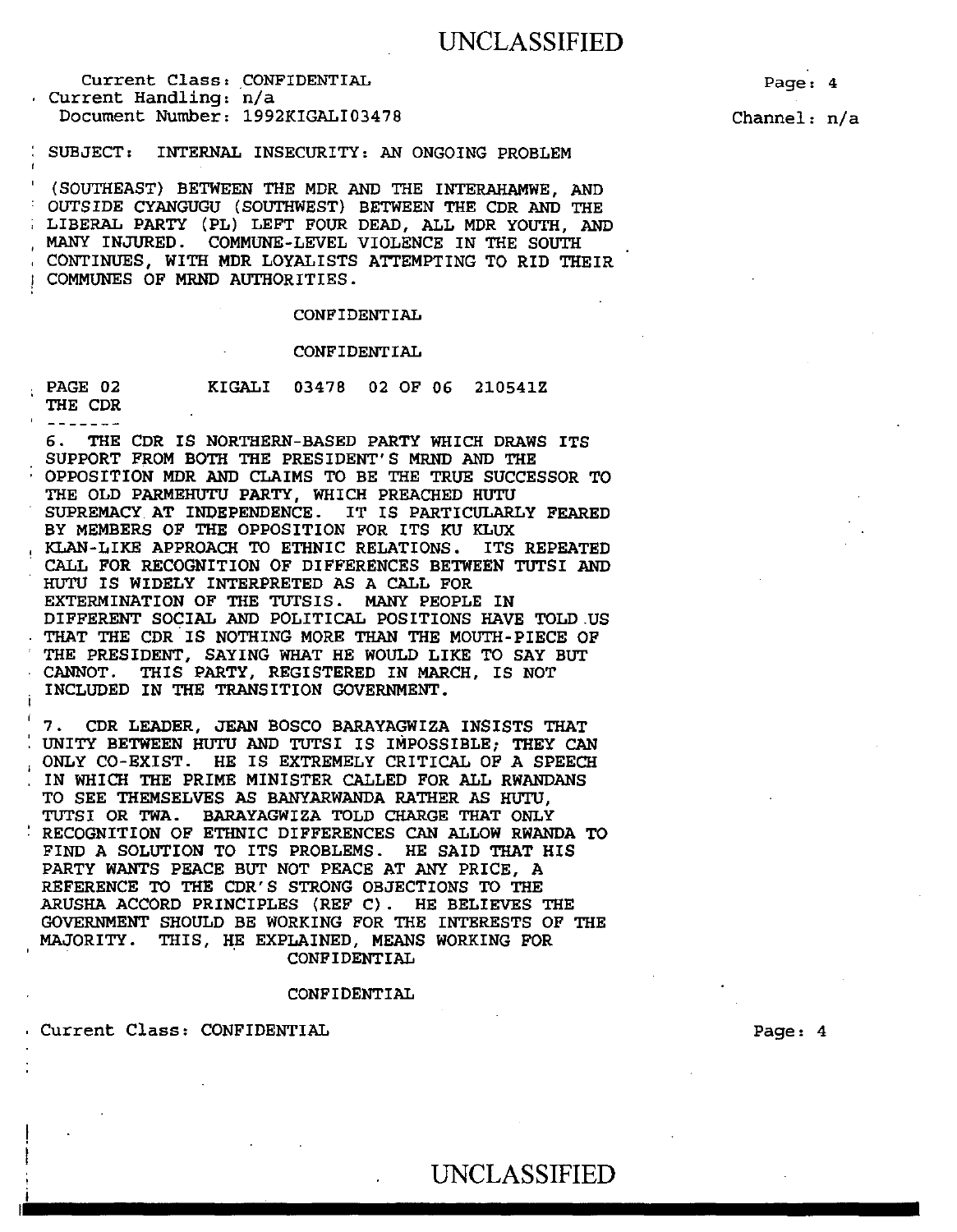Page: 5

Channel: n/a

PAGE 03 KIGALI 03478 02 OF 06 210541Z PEACE WITHOUT YIELDING TO THE RPF AS HE BELIEVES THIS GOVERNMENT HAS DONE, AND IT MEANS PREPARING FOR ELECTIONS WHICH HE SAYS HAVE BEEN ALL BUT FORGOTTEN.

8. BARAYAGWIZA, TOLD CHARGE JUST BEFORE THE FATAL KIGALI DEMONSTRATION THAT THE CDR WAS NOT INTERESTED IN CREATING VIOLENCE AND THAT HIS GROUP WAS AGAINST DEMONSTRATIONS. RECALLING EARLIER ROADBLOCKS IN THE NORTH, BARAYAGWIZA REPLIED THOSE HAD BEEN UNAUTHORIZED AND THAT THE CDR MEMBERS INVOLVED HAD BEEN REPRIMANDED. APPARENTLY THE REPRIMAND WENT UNHEEDED.

#### THE INTERAHAMWE ---------------

9. THE INTERAHAMWE, THE MRND YOUTH, ARE ALSO WIDELY FEARED BY OPPOSITION MEMBERS WHO BELIEVE THE GROUP IS MORE A MILITIA THAN SIMPLY THE YOUTH WING OF THE PARTY. MANY OPPOSITION PARTY MEMBERS CLAIM THEY HAVE SEEN GENDARMES AMONG INTERAHAMWE GROUPS AND THAT THESE PEOPLE HAVE BEEN PROVIDING MILITARY TRAINING TO THE YOUTH.

10. A SOURCE WHO CLAIMS TO HAVE BEEN AN INTERHAMWE FOUNDER SUPPORTED THIS ALLEGATION TO CHARGE RECENTLY. ENCOURAGED TO TALK TO CHARGE BY A TRUSTED COMMON ACQUAINTANCE, THE SOURCE SAID THAT THE INTELLECTUAL YOUTH GROUP HE STARTED LAST AUGUST IN RESPONSE TO YOUTH GROUPS LAUNCHED BY OPPOSITION PARTIES HAD BECOME A MILITIA. HE CLAIMED THE AIMS OF 1 THE GROUP HAD BEEN PERVERTED BY MEMBERS OF THE CONFIDENTIAL

#### CONFIDENTIAL

PAGE 04 KIGALI 03478 02 OF 06 210541Z PRESIDENT'S FAMILY WHO HAD INSERTED THEMSELVES INTO THE MANAGEMENT OF THE GROUP. HE CONTENDS THAT 50 MEMBERS OF THE PRESIDENTIAL GUARD, WHOSE NAMES HAVE BEEN PASSED TO THE DEFENSE MINISTER, ARE ACTIVELY PARTICIPATING IN THE GROUP'S ACTIVITIES AND INVOLVED IN MILITARY TRAINING FOR SOME MEMBERS OF THE GROUP. HE BELIEVES MANY MEMBERS OF THE INTERAHAMWE ARE UNAWARE OF THE ORGANIZATION'S CURRENT THRUST. THE BELIEVES HIS LIFE IS IN DANGER FROM PERSONS CLOSE TO

#### CONFIDENTIAL

I UNCLASSIFIED

Current Class: CONFIDENTIAL

 $\begin{matrix} \phantom{-} \end{matrix}$ 

Page: 5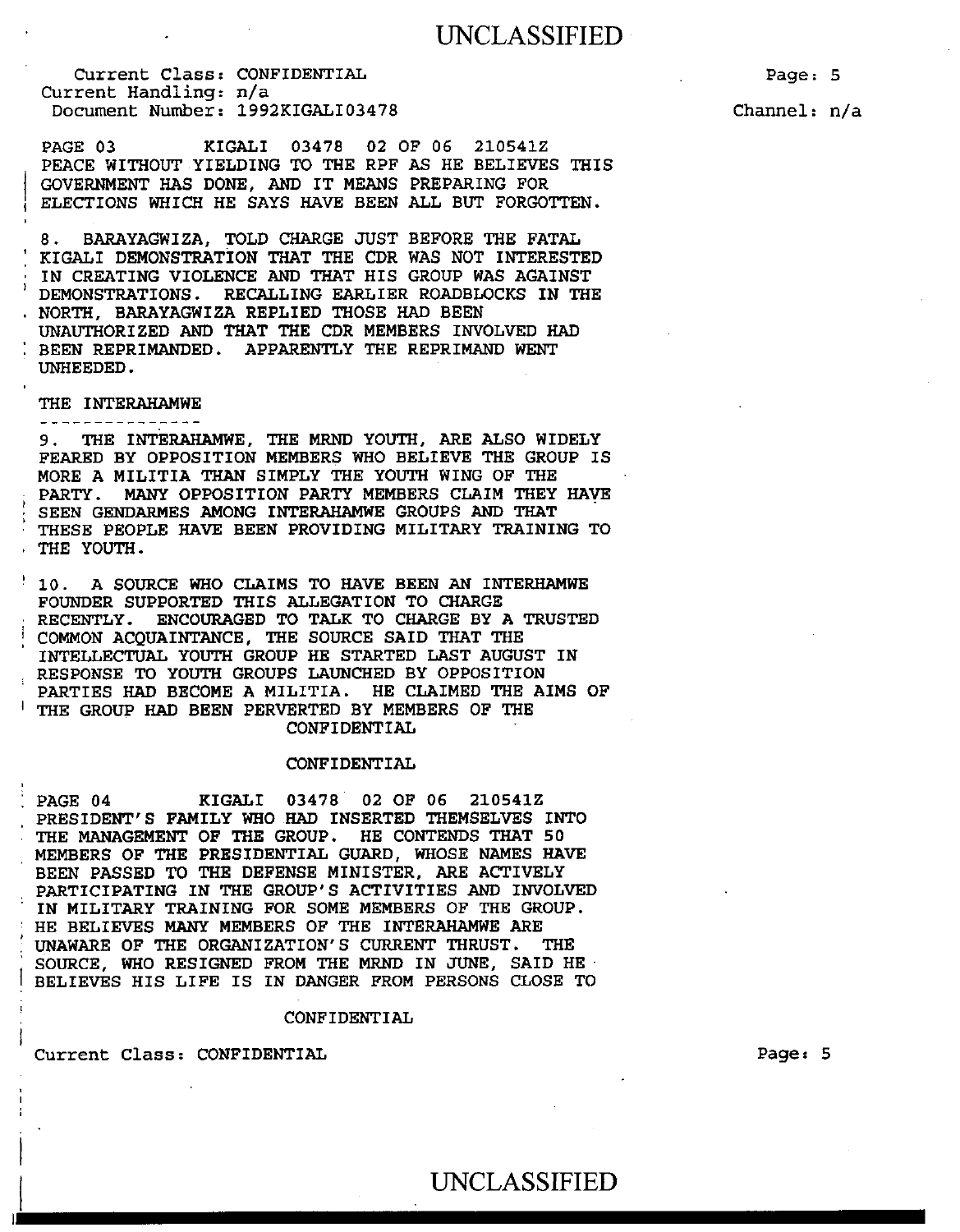Current Class: CONFIDENTIAL Current Handling: n/a Document Number: 1992KIGALI03478

 $-paqe: 6$ 

Channel: n/a

NNNN

#### CONFIDENTIAL

PAGE 01 KIGALI 03478 03 OF 06 210542Z ACTION AF-01

INFO LOG-00 H-01 OMB-01 SP-01 AMAD-01 CIAE-00 C-Ol DODE-00 EUR-01 INRE-00 INR-01 L-03 ADS-00 NSAE-00 PA-01 PM-01 PRS-01 P-Ol RP-10 SS-01 TRSE-00 T-01 USIE-00 /037W ---------------·---582A89 210543Z /38 HA-09 NSAE-00 NSCE-00 SNP-01

P 210525Z AUG 92 FM AMEMBASSY KIGALI TO SECSTATE WASHDC PRIORITY 1551 INFO AMEMBASSY BRUSSELS AMEMBASSY BUJUMBURA AMEMBASSY DAR ES SALAAM AMEMBASSY KAMPALA<br>AMEMBASSY PARIS

C 0 N F I D E N T I A L SECTION 03 OF 06 KIGALI 03478

E.O. 12356: DECL:OADR TAGS: PGOV, PINS, RW SUBJECT: INTERNAL INSECURITY: AN ONGOING PROBLEM

THE PRESIDENT. INDEED, SHORTLY BEFORE HIS RESIGNATION FROM THE PARTY, A CAR BOMB EXPLODED IN FRONT OF HIS WORK PLACE WHICH HE LINKS TO PEOPLE WHO MAY BE INTERESTED IN HIS ELIMINATION.

11. MRND SECRETARY GENERAL, MATHIEU NGIRUMPATSE, SAID THAT ALLEGATIONS AGAINST THE INTERAHAMWE ARE CONFIDENTIAL

#### CONFIDENTIAL

PAGE 02 KIGALI 03478 03 OF 06 210542Z PURE PROPAGANDA. HE SAID A GENDARME COMMANDANT TOLD HIM THERE WERE 2-3 GENDARMES IN THE GROUP BUT HAD NOT YET PROVIDED NAMES. NGIRUMPATSE SAID HE WOULD REPRIMAND ANY GENDARME FOUND AMONG THE MEMBERS.

12. CHARGE ASKED PRESIDENTIAL CABINET DIRECTOR ENOCH RUHIGIRA ABOUT ALLEGATIONS OF MILITARY INVOLVEMENT IN THE INTERAHAMWE. HE REPLIED THAT A PARTY INVESTIGATION HAD TURNED UP INVOLVEMENT OF "MILITARY RESERVISTS". THESE PEOPLE, HE SAID, WOULD BE

CUrrent Class: CONFIDENTIAL

Page: 6

# UNCLASSIFIED ~-'------------------------------------------..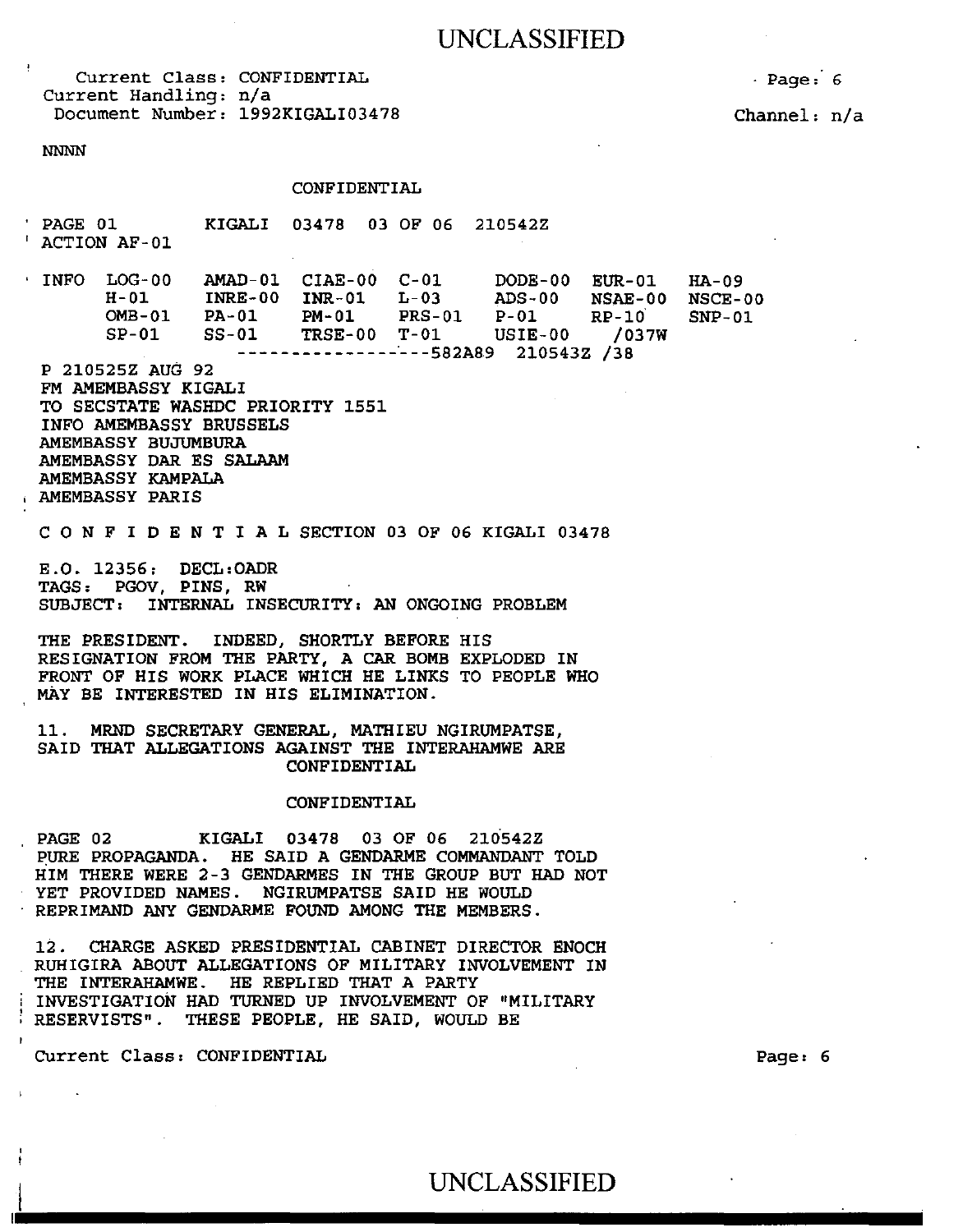CUrrent Class: CONFIDENTIAL current Handling: n/a Document Number: 1992KIGALI03478

EXCLUDED FROM INTERAHAMWE ACTIVITIES IN THE FUTURE. KIGALI'S PUBLIC PROSECUTOR ALSO TOLD CHARGE THAT "MILITARY RESERVISTS" ARE IN THE INTERAHAMWE. (NOTE: MILITARY ARE PRECLUDED BY LAW FROM JOINING POLITICAL PARTIES. END NOTE).

### DIFFERENCES BLURRED?

13. SEVERAL OBSERVERS BELIEVE THAT THERE IS NOW LITTLE DIFFERENCE BETWEEN THE CDR AND THE INTERAHAMWE. THEY CLAIM TO HAVE SEEN MEMBERS OF EACH GROUP PARTICPATING IN DEMONSTRATIONS ORGANIZED BY THE OTHER. THE INTERAHAMWE SOURCE TOLD CHARGE THAT, LIKE THE INTERAHAMWE, THE CDR IS ALSO AN AFFAIR OF THE PRESIDENT AND HIS FAMILY.

14. QUERIED BY CHARGE, HOWEVER, LEADERS OF BOTH THE MRND AND THE CDR CONTEND THAT THE TWO ORGANIZATIONS ARE COMPLETELY SEPARATE AND THAT THEIR IDEOLOGIES AND AIMS ARE TOTALLY DIFFERENT. CDR LEADER BARAYAGWIZA IS CRITICAL OF THE MRND FOR FAILING TO PUT HUTU CONFIDENTIAL

#### CONFIDENTIAL

PAGE 03 KIGALI 03478 03 OF 06 210542Z INTERESTS FIRST. HE'CLAIMS THAT THE CDR IS COMPOSED ' PRIMARLY OF YOUNG PEOPLE WHO HAVE NOT BEEN "DIRTIED" IN MRND POLITICS. MRND LEADER NGIRUMPATSE IS EQUALLY CRITICAL OF THE CDR POLICY OF ETHNIC SEPARATISM AND CLAIMED TO CHARGE THAT THE CDR IS ACTUALLY A THREAT TO THE MRND. HE ACKNOWLEDGED THAT INTERAHAMWE MEMBERS MIGHT BE PARTICIPATING IN CDR DEMONSTRATIONS AND VICE-VERSE, BUT HE SAID SUCH PERSONS, IF IDENTIFIED, WOULD BE PUNISHED. HE CLAIMED SUCH PARTICIPATION WAS TOTALLY SPONTANEOUS AND NOT SANCTIONED BY THE MRND.

#### MDR ACCUSED

15. THE MAJOR OPPOSITION PARTY, THE MDR, IS THE TRUE SOURCE OF INSTABILITY, ACCORDING TO MRND LEADER NGIRUMPATSE. HE CLAIMS THAT MDR LEADER FAUSTIN TWIGIRAMUNGU IS RESPONSIBLE FOR STIRRING UP MDR YOUTH, THE JDR, AGAINST MRND MEMBERS. HE HAS WRITTEN LETTERS TO THE PRIME MINISTER ACCUSING TWAGIRAMUNGU OF URGING MDR MEMBERS AT POLITICAL RALLIES TO TAKE STEPS TO REMOVE THE MRND AUTHORITIES IN THEIR COMMUNES FROM THE POSITIONS. HE SAID THAT THE PRIME

CUrrent Class: CONFIDENTIAL

Page: 7

Page: 7

Channel: n/a

I UNCLASSIFIED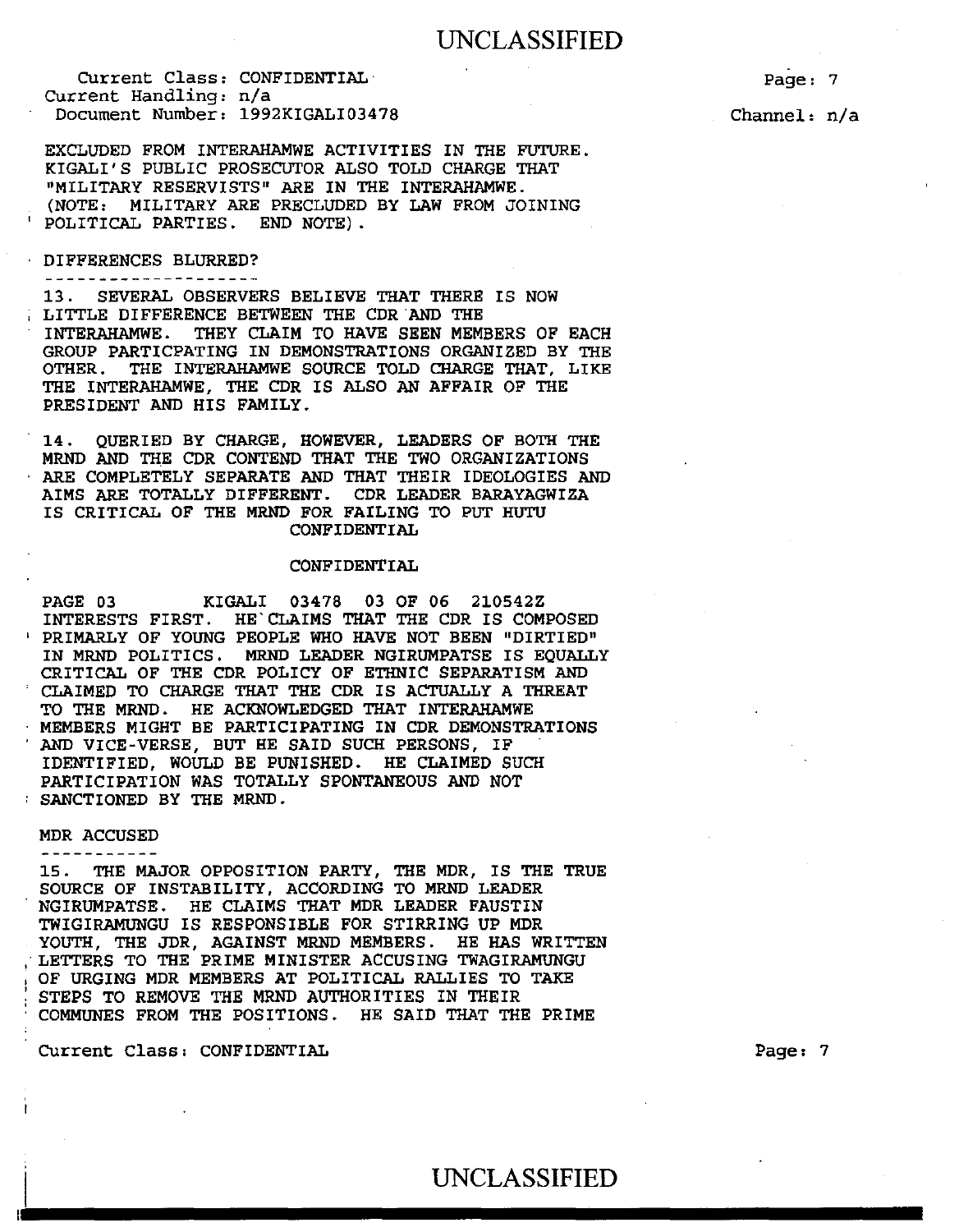Current Class: CONFIDENTIAL Current Handling: n/a Document Number: 1992KIGALI03478 Page: 8

Channel: n/a

MINISTER HIMSELF HAS CONDONED THE PRACTICE OF "LIBERATION" OF COMMUNES IN PUBLIC PRONOUNCEMENTS. HE BLAMED THE MDR PRIME MINISTER FOR TALKING WITH TWO VOICES, ONE TO OFFICIALS AND ANOTHER TO THE POPULATION. HE ALSO ACCUSED THE PRIME MINISTER OF FOSTERING INTERPARTY FRICTION WITH FORKED-TONGUE LANGUAGE IN COUNCIL OF MINISTERS MEETINGS.

#### CONFIDENTIAL

#### CONFIDENTIAL

PAGE 04 KIGALI 03478 03 OF 06 210542Z SECRET PLANS FOR DESTABILIZATION?

16 . MANY RWANDANS ARE CONVINCED THAT THE INTERNAL SECURITY RAMPANT IN THE COUNTRY IN THE LAST SIX MONTHS IS NO ACCIDENT, BUT THEY DISAGREE ON THE SOURCE. BOTH SIDES IN RWANDA'S POLITICAL DIALOGUE BELIEVE THE INCIDENTS OF INTERNAL INSECURITY FIT WITH PLANS THE OTHER HAS TO DESTABILIZE THE COUNTRY IN ORDER TO ACHIEVE ITS GOALS.

#### CONFIDENTIAL

NNNN

I

#### CONFIDENTIAL

| PAGE 01     | <b>ACTION AF-01</b>                              |                                  | KIGALI 03478 04 OF 06 210544Z                      |                                 |                                          |                                                |                                |
|-------------|--------------------------------------------------|----------------------------------|----------------------------------------------------|---------------------------------|------------------------------------------|------------------------------------------------|--------------------------------|
| <b>INFO</b> | $LOG-00$<br>H-01<br>$OMB-01$<br>CD <sub>01</sub> | INRE-00<br>PA-01<br><b>CO 01</b> | AMAD-01 CIAE-00 C-01<br>INR-01<br>PM-01<br>mnom aa | L-03<br>$PRS-01$<br><b>m</b> 01 | DODE-00<br>ADS-00<br>$P-01$<br>37.777.00 | <b>EUR-01</b><br>$NSAE-00$<br>$RP-10$<br>10000 | $HA-09$<br>NSCE-00<br>$SNP-01$ |

SP-01 SS-01 TRSE-00 T-01 USIE-00 ------------------582AA3 210545Z /38 P 210525Z AUG 92 /037W

FM AMEMBASSY KIGALI TO SECSTATE WASHDC PRIORITY 1552 INFO AMEMBASSY BRUSSELS AMEMBASSY BUJUMBURA AMEMBASSY DAR ES SALAAM AMEMBASSY KAMPALA AMEMBASSY PARIS

#### C 0 N F I D E N T I A L SECTION 04 OF 06 KIGALI 03478

! E.O. 12356: DECL:OADR

Current Class: CONFIDENTIAL

Page: 8

### , UNCLASSIFIED

~----------------------------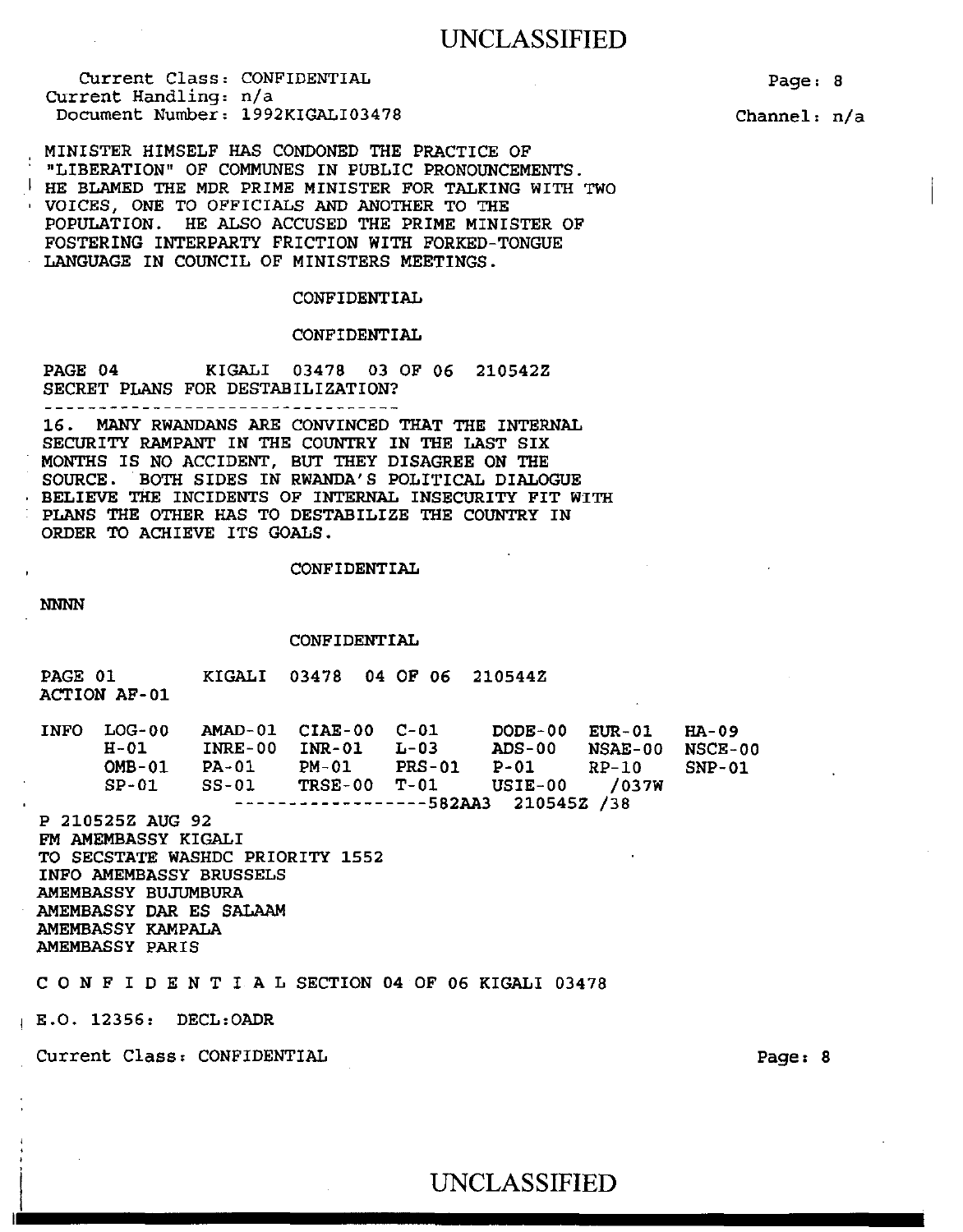Channel: n/a

Page: 9

TAGS: PGOV, PINS, RW SUBJECT: INTERNAL INSECURITY: AN ONGOING PROBLEM

17. A TRUSTED SOURCE WHO ADVOCATES CHANGE TOLD CHARGE OF A "SECRET" GROUP OF 45 PROMINENT RWANDANS WHOSE AIM IS TO CREATE DISTURBANCES THROUGHOUT RWANDA THAT WILL DESTABILIZE THE COUNTRY AND SLOW DOWN IF NOT REVERSE THE DEMOCRATIZATION PROCESS. ALLEGEDLY INCLUDED IN THE GROUP ARE GOVERNMENT OFFICIALS, CONFIDENTIAL

#### CONFIDENTIAL

PAGE 02 KIGALI 03478 04 OF 06 210544Z JOURNALISTS, BUSINESSMEN AND PERSONS IN THE SECURITY FORCES • AMONG THE NAMES SHOWN TO CHARGE WERE THOSE OF CDR LEADER BARAYAGWIZA, FOR EXAMPLE, THE WIFE OF THE PRESIDENT'S PERSONAL SECRETARY, COL. SAGATWA, AND GAUDANCE HABIMANA, HEAD OF THE NATIONAL POPULATION PLANNING OFFICE AND CLOSE ASSOCIATE OF THE PRESIDENT.

18. ON THE OTHER SIDE, THE PRESIDENT'S PARTY CHARGED EARLIER THIS YEAR THAT THE OPPOSITION, IN COLLABORATION WITH THE REBELS, WAS ENGAGED IN A DESTABILIZATION CAMPAIGN INVOLVING ETHNIC MASSACRES, STRIKES, PROTESTS, AND SO FORTH, AS THE THIRD PHASE OF THE REBEL PLAN TO OUST THE GOVERNMENT. MRND SECRETARY GENERAL, NGIRUMPATSE, TOLD CHARGE THAT HE ADVISED THE PRIME MINISTER (MDR) IN A LATE JULY LETTER OF A NEW DESTABILIZATION PLAN DESIGNED TO RUN THE MRND OUT OF KIGALI AND REMOVE THE PREFET, WHO HAS THE FULL BACKING OF THE PRESIDENT. (NOTE: THE PRIME MINISTER REPLIED THAT THE PERSONS NAMED BY NGIRUMPATSE HAD BEEN FOUND TO BE INNOCENT OF THE CHARGES. END NOTE.)

#### SECURITY FORCES ON THE SIDELINES

19. THE ABSENSE OF A STRONG RESPONSE TO THESE MANY INSTANCES OF VIOLENCE FROM RWANDA'S SECURITY FORCES, STILL UNDER THE CONTROL OF LOYALISTS OF THE PRESIDENT'S PARTY, IS TROUBLING. KIGALI'S PUBLIC PROSECUTOR SHOWED CHARGE A LETTER HE WROTE TO THE ' RADIO STATION (WHICH TO OUR KNOWLEDGE WAS NEVER AIRED), IN WHICH HE DEPLORED THE SLOW RESPONSE OF THE CONFIDENTIAL

#### CONFIDENTIAL

#### Current Class: CONFIDENTIAL

Page: 9

### UNCLASSIFIED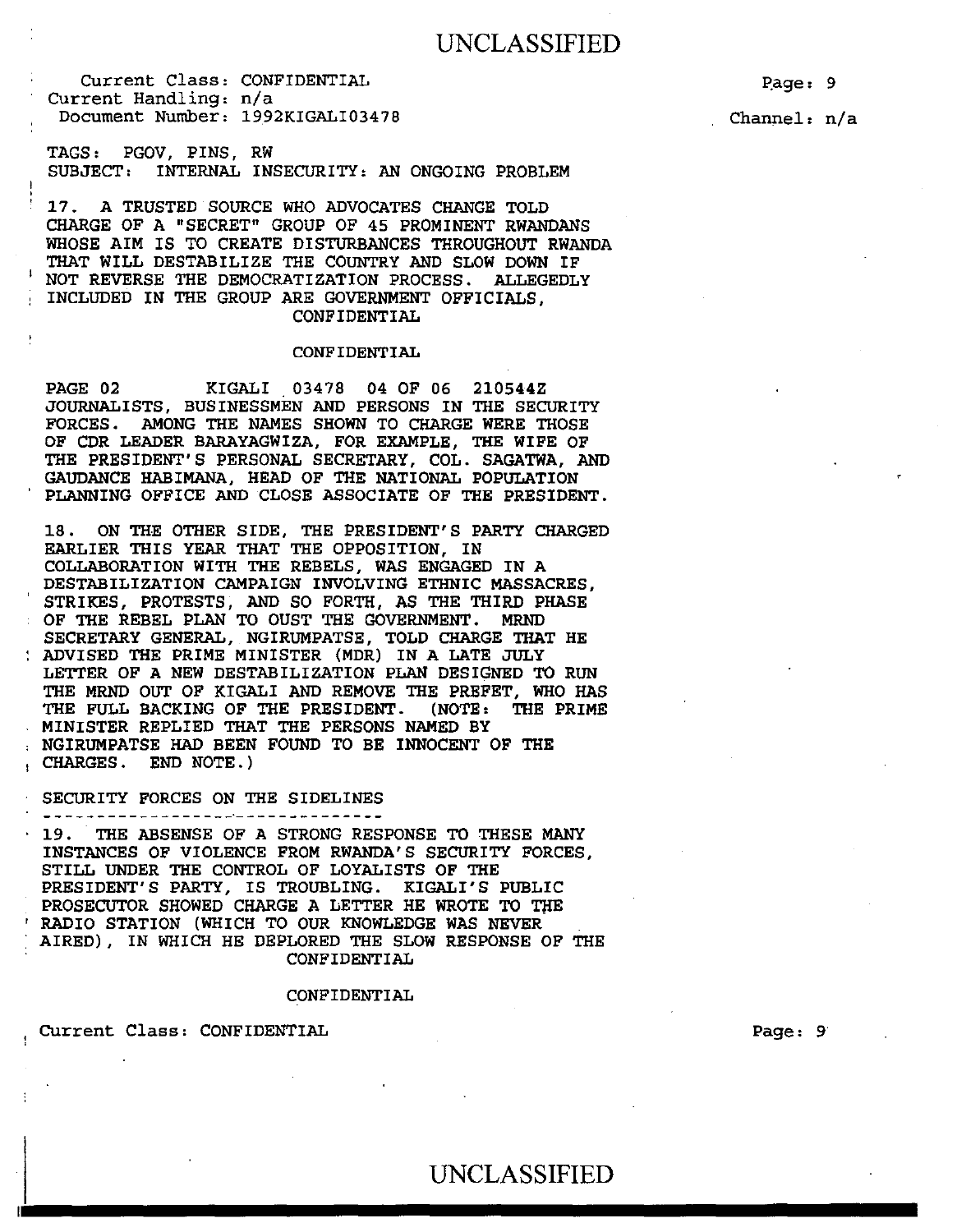, PAGE 03 KIGALI 03478 04 OF 06 210544Z GENDARMERIE TO THE VIOLENCE THAT RESULTED IN THE DEATH OF TWO CDR MILITANTS IN KIGALI RECENTLY. HE NOTED THAT THE GENDARMES OFTEN LEAVE THE RESPONSE TO THE URBAN POLICE, WHO ARE NOT SPECIALIZED IN RIOT OR CROWD CONTROL. THE PUBLIC PROSECUTOR TOLD CHARGE HE ' BELIEVES THE GENDARME BEHAVIOR IS A RESULT OF THE FACT THAT MANY SYMPATHIZE WITH THE CDR. HE CLAIMS THEY ALSO DO NOT WANT TO ENGAGE AGAINST THE "RESERVISTS", THEIR FORMER COLLEAGUES AND SOMETIMES SUPERIORS, WHEN THEY SEE THEM AMONG THE RANKS OF DEMONSTRATORS. HE SPECULATES THAT THE HEAD OF THE GENDARMERIE, AN MDR STALWART, IS MORE COMFORTABLE SITTING ON THE FENCE THAN RISKING ACTIONS/DECISIONS THAT MIGHT UPSET HIS "BOSS".

20. THE PUBLIC PROSECUTOR TOLD CHARGE THAT HIS OFFICE, RESPONSIBLE FOR BRINGING CASES TO TRIAL, IS DEPENDENT ON THE GENDARMERIE'S JUDICIAL POLICE BRANCH FOR CONDUCTING INVESTIGATIONS INTO THESE KINDS OF OFFENSES. HE SAID HE HAS NO CONTROL OVER THE PACE OR THE METHODS OF THEIR WORK, ALTHOUGH THE BRANCH NOMINALLY WORKS UNDER THE GUIDANCE OF HIS OFFICE AND TURNS ITS WORK OVER TO HIM FOR PREPARING CASES. HE CITED AN EXAMPLE OF A RECENT INCIDENT WHERE HE ISSUED A MANDATE FOR THE ARREST OF SEVERAL PEOPLE. THE JUDICIAL POLICE RETURNED EMPTY-HANDED SAYING THEY COULD NOT FIND THEM.

21. AT ITS MEETING AUGUST 12, THE COUNCIL OF MINISTERS DISCUSSED THE SECURITY SITUATION AND DECIDED THAT, TO BE MORE EFFECTIVE, SECURITY FORCES CONFIDENTIAL

#### CONFIDENTIAL '

PAGE 04 KIGALI 03478 04 OF 06 210544Z NEEDED REORGANIZATION, EQUIPMENT, AND TRAINING. THE COUNCIL ALSO DECIDED THAT MINISTERS SHOULD VISIT THEIR PREFECTURES OF ORIGIN WITH THE AIM OF DIFFUSING TENSIONS AND ENCOURAGING COOPERATION AMONG PARTIES. THREE MINISTERS FROM THREE DIFFERENT PARTIES HAVE ALREADY MADE SUCH A VISIT IN THE PREFECTURE OF BUTARE (WHERE THE PREFET IS FROM YET A FOURTH PARTY) TO ENCOURAGE CALM.

#### CONFIDENTIAL

NNNN

Current Class: CONFIDENTIAL

Page: 10

Channel: n/a

Page: 10

UNCLASSIFIED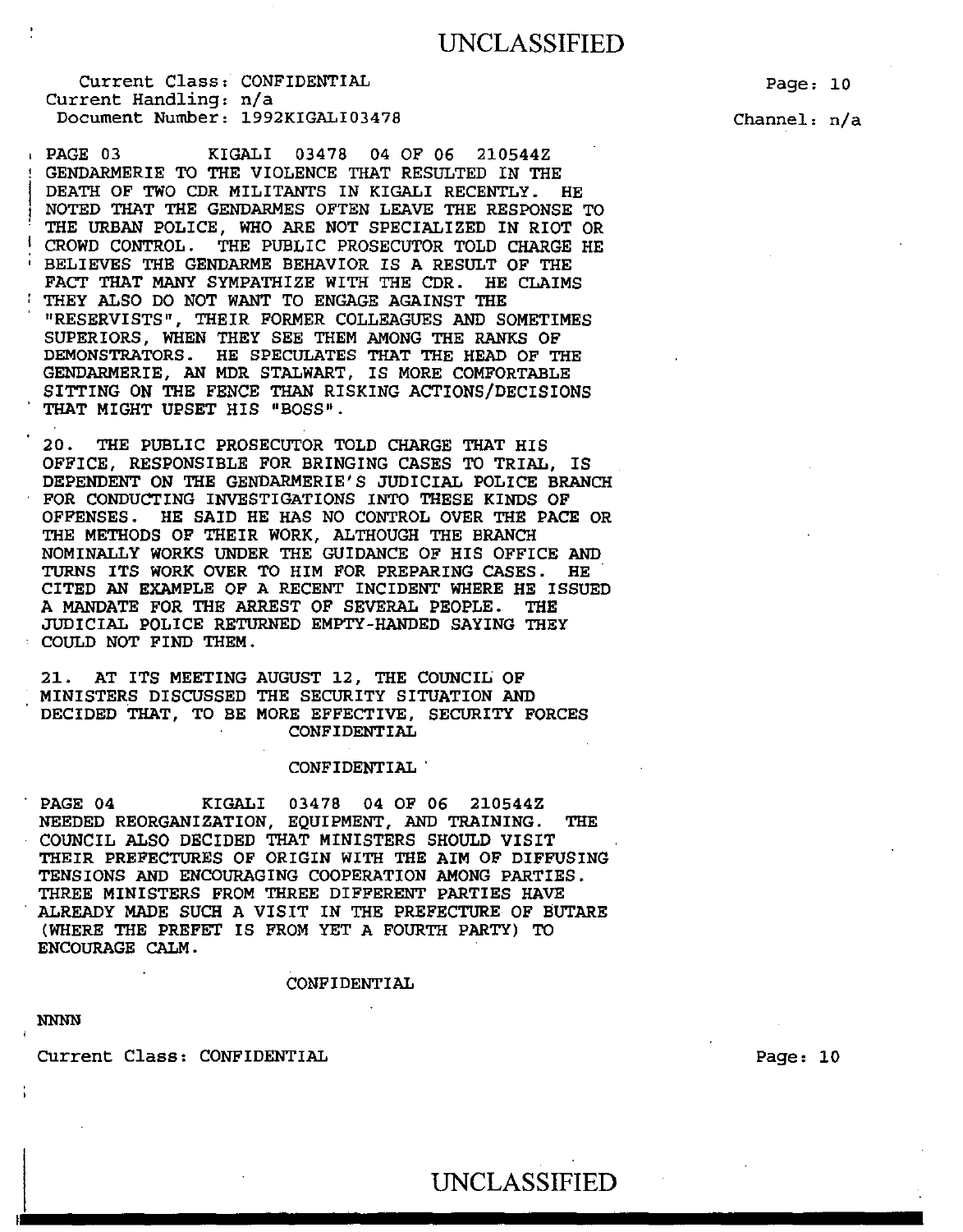Current Class: CONFIDENTIAL Current Handling: n/a Document Number: 1992KIGALI03478 CONFIDENTIAL PAGE 01 KIGALI 03478 OS OF 06 210S46Z ACTION AF-01 INFO LOG-00 AMAD-01 CIAE-00 C-01 DODE-00 EUR-01<br>H-01 INRE-00 INR-01 L-03 ADS-00 NSAE-00 H-01 INRE-00 INR-01 L-03 ADS-00 NSAE-00 OMB-01 PA-01 PM-01 PRS-01 P-01 RP-10<br>SP-01 SS-01 TRSE-00 T-01 USIE-00 /037W TRSE-00 T-01 USIE-00 ------------------S82AD3 210S47Z. /38 P 210S2SZ AUG 92 FM AMEMBASSY KIGALI TO SECSTATE WASHDC PRIORITY 1553 INFO AMEMBASSY BRUSSELS AMEMBASSY BUJUMBURA

AMEMBASSY DAR ES SALAAM

AMEMBASSY KAMPALA AMEMBASSY PARIS

 $C$  O N F I D E N T I A L SECTION 05 OF 06 KIGALI 03478

E.O. 123S6: DECL:OADR TAGS: PGOV, PINS, RW SUBJECT: INTERNAL INSECURITY: AN ONGOING PROBLEM

JUDICIAL SYSTEM INERT ---------------------

22. THE APPARENT INABILITY OF THE JUDICIAL SYSTEM TO PROSECUTE PERSONS ASSOCIATED WITH RECENT INCIDENTS OF INSECURITY, INCLUDING LAND MINE EXPLOSIONS, BOMBINGS, ROBBERIES, ASSASSINATIONS AND THE MORE RECENT INTER-PARTY VIOLENCE, IS RAISING A LOT OF QUESTIONS CONFIDENTIAL

#### CONFIDENTIAL

PAGE 02 KIGALI 03478 05 OF 06 210546Z BY THOSE WHO THOUGHT THE TRANSITION GOVERNMENT MIGHT BE ABLE TO MAKE A DIFFERENCE. THE JUSTICE DEPARTMENT CURRENTLY HEADED BY A MINISTER FROM THE LIBERAL PARTY HAS NOT BEEN ABLE TO INCREASE ITS CREDIBILITY IN THESE MATTERS SINCE THE TRANSITION GOVERNMENT TOOK OFFICE. BOTH THE PUBLIC PROSECUTOR AND MRND LEADER NGIRUMPATSE, WHO WAS MINISTER OF JUSTICE IN THE FIRST TRANSITION GOVERNMENT, ATTRIBUTE JUDICIAL WEAKNESS TO A LACK OF TRAINED JUDGES. INDEED, THE EDUCATION LEVEL OF JUDGES, WHO ARE DEPENDENT UPON THE PRESIDENT FOR THEIR APPOINTMENTS, IS LOW AND FEW ARE TRAINED IN THE LAW, MAKING THEM SUSCEPTIBLE TO POLITICAL

Current Class: CONFIDENTIAL

Page: 11

Channel: n/a

HA-09 NSCE-00 SNP-01

Page: 11

· UNCLASSIFIED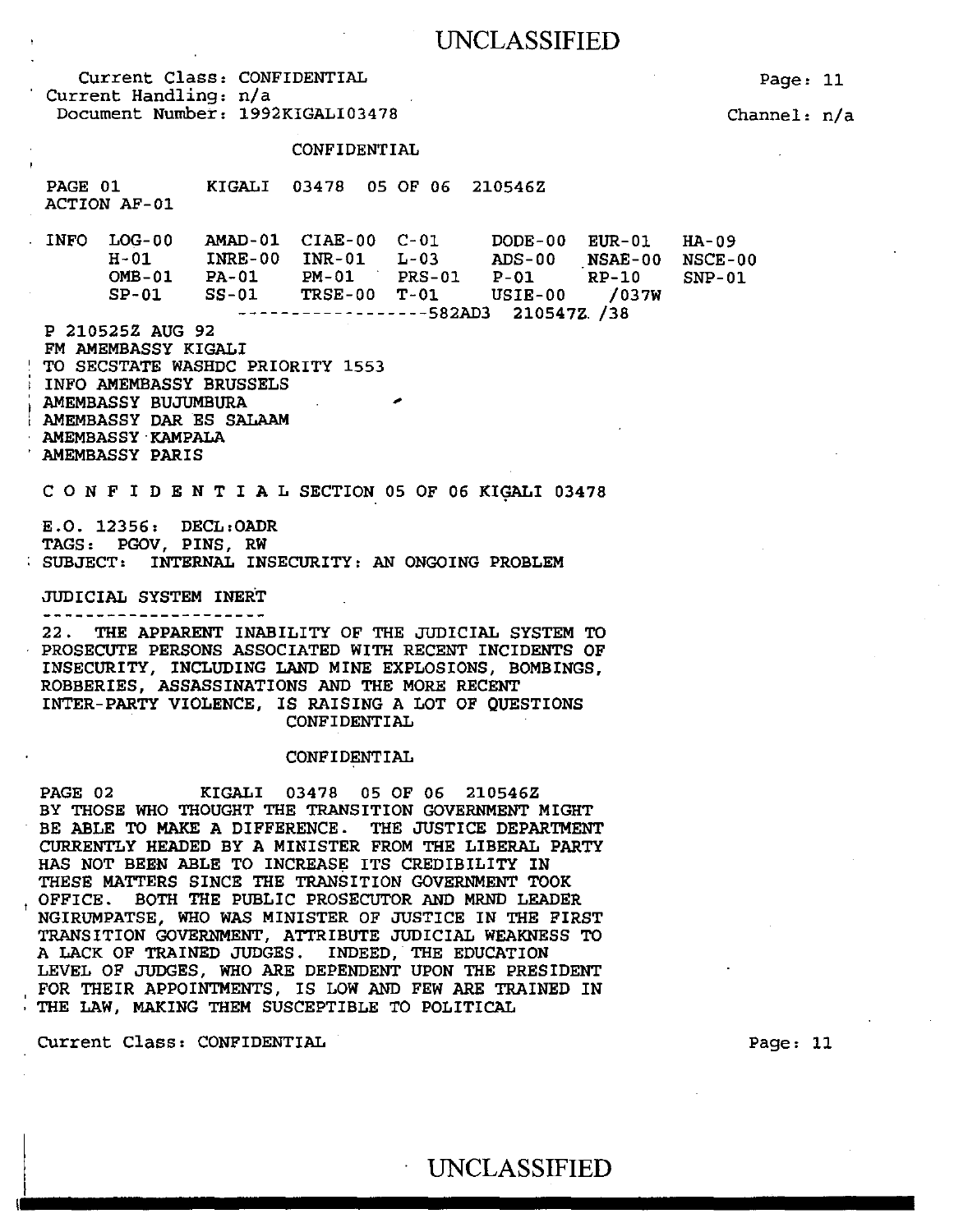PRESSURE AND CORRUPTION.

------------------

#### PARTY RESPONSIBILITY

23. MDR LEADER TWAGIRAMUNGU TOLD CHARGE RECENTLY THAT HIS PARTY PLANS TO MODERATE ITS TONE AND . ENCOURAGE RESPONSIBLE BEHAVIOR BY PARTY MEMBERS. AT A PRESS CONFERENCE AT THE ONSET OF RECENT PARTY VIOLENCE HE TOLD **MDR** PARTY YOUTH TO LET SECURITY FORCES TAKE RESPONSIBILITY FOR RESTORING ORDER INSTEAD OF TAKING MATTERS INTO THEIR OWN HANDS. KIGALI'S PUBLIC PROSECUTOR NOTED A DISTINCT CHANGE IN OPPOSITION SPEECHES AT POLITICAL RALLIES. HE SAID THAT LIBERAL PARTY LEADER MUGENZI, KNOWN FOR HIS FIRERY RHETORIC, HAD RECENTLY MADE AN UNUSUALLY BALANCED SPEECH. HE CLAIMS THAT THE ONLY PARTY LEADER CURRENTLY MAKING INFLAMATORY SPEECHES IS MRND LEADER NGIRUMPATSE.

#### CONFIDENTIAL

#### CONFIDENTIAL

PAGE 03 KIGALI 03478 OS OF 06 210546Z 24. NGIRUMPATSE BELIEVES THE MRND YOUTH MUST STRIKE BACK IF ATTACKED. NGIRUMPATSE DEMONSTRATED HIS ABILITY TO EXERCISE CONTROL OVER THE INTERAHAMWE WHEN IT BLOCKED ROADS NORTH AND SOUTH FROM KIGALI JULY 2 8 . HE WENT TO THE SCENE AND INSTRUCTED THE YOUTH TO DEPART, AFTER BOTH THE KIGALI PREFET (MRND) AND THE MINISTER OF THE INZERIOR (MDR) HAD FAILED IN SIMILAR <sup>I</sup>EFFORTS. BOTH HE AND CDR LEADER, BARAYAGWISA, HOWEVER, ACKNOWLEDGED TO CHARGE THAT THEIR PARTY YOUTH HAD ENGAGED IN ACTIVITIES NOT ENDORSED BY THE PARTY, SUGGESTING THAT PARTY LEADERS MAY NOT ALWAYS BE IN A POSITION TO CONTROL THE ACTIONS OF THEIR YOUTH.

#### COMMENT -------

I

25. ALTHOUGH THE "INVISIBLE HAND" (OR HANDS) THEORY CANNOT BE RULED OUT, THERE IS NO HARD EVIDENCE TO SUPPORT A CONSPIRACY THEORY OF VIOLENCE FROM EITHER THE RIGHT OR THE LEFT. AFTER EIGHT MONTHS OF RIDING THE WAVES OF INTERNAL INSECURITY, HOWEVER, IT DOES 1 APPEAR THAT VIOLENCE OF ONE SORT OR ANOTHER IS MOST LIKELY TO ERUPT WHEN TENSIONS INCREASE AS THE SOCIETY STRUGGLES TO REACH CONSENSUS ON THE DIRECTION OF ITS NEXT STEP IN THE DEMOCRATIZATION OR THE PEACE

, Current Class: CONFIDENTIAL

Page: 12

Channel: n/a

Page: 12

# <sup>I</sup>UNCLASSIFIED where the contract of the contract of the contract of the contract of the contract of the contract of the contract of the contract of the contract of the contract of the contract of the contract of the contract of the cont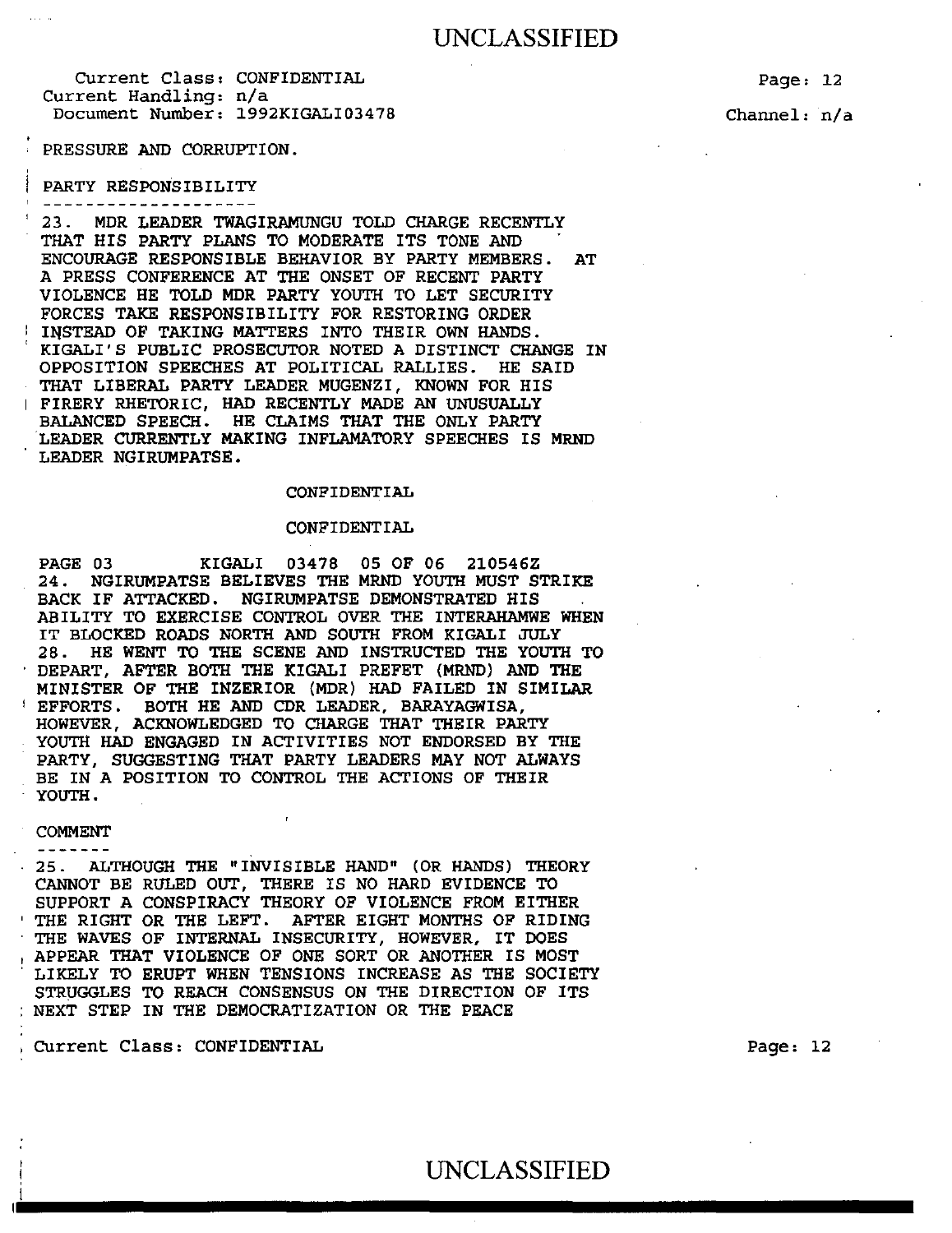Current Class: CONFIDENTIAL Current Handling: n/a Document Number: 1992KIGALI03478

Page: 13

Channel: n/a

Page: 13

PROCESS. ONCE THE CONSENSUS, OR SEMBLANCE OF GENERAL AGREEMENT; IS REACHED, AS IS THE CASE NOW, WITH ALMOST ALL ELEMENTS OF THE SOCIETY READY TO ACCEPT THE NEARLY REVOLUTIONARY ARUSHA ACCORD PRINCIPLES, CALM IS RESTORED FOR A TIME. WITH MORE TOUGH SOCIAL DECISIONS YET AHEAD, HOWEVER, WE CAN ONLY ANTICIPATE CONFIDENTIAL

#### CONFIDENTIAL

PAGE 04 KIGALI 03478 OS OF 06 210546Z FUTURE DISTURBANCES THAT ECHO THIS PATTERN.

26. THE USE OF VIOLENCE BY EITHER SIDE IN THIS POLITICAL DEBATE IS ANTITHETICAL TO THE USG GOAL OF SUPPORTING THE DEMOCRATIC PROCESS AND PROMOTING DEMOCRATIC VALUES. IT THREATENS THE VERY FABRIC OF THE SOCIETY BY STIRRING HATREDS THAT WILL BE DIFFICULT, IF NOT IMPOSSIBLE, TO CALM. INDEED, NGIRUMPATSE CLAIMS THAT ONE OF RWANDA'S PROBLEMS IS THAT ITS DEMOCRACY IS FOUNDED ON HATE. ON THE ONE

#### CONFIDENTIAL

**NNNN** 

#### CONFIDENTIAL

|                                                                                                                                                                                                                | PAGE 01 KIGALI 03478 06 OF 06 210547Z<br>ACTION AF-01 |  |  |  |  |  |                                                                                                                                                                                                                                           |  |  |
|----------------------------------------------------------------------------------------------------------------------------------------------------------------------------------------------------------------|-------------------------------------------------------|--|--|--|--|--|-------------------------------------------------------------------------------------------------------------------------------------------------------------------------------------------------------------------------------------------|--|--|
|                                                                                                                                                                                                                |                                                       |  |  |  |  |  | INFO LOG-00 AMAD-01 CIAE-00 C-01 DODE-00 EUR-01 HA-09<br>. H-01 INRE-00 INR-01 L-03 ADS-00 NSAE-00 NSCE-00<br>OMB-01 PA-01 PM-01 PRS-01 P-01 RP-10 SNP-01<br>SP-01 SS-01 TRSE-00 T-01 USIE-00 /037W<br>----------------582ADF 210547Z /38 |  |  |
| P 210525Z AUG 92<br>FM AMEMBASSY KIGALI<br>TO SECSTATE WASHDC PRIORITY 1554<br><b>INFO AMEMBASSY BRUSSELS</b><br>AMEMBASSY BUJUMBURA<br>AMEMBASSY DAR ES SALAAM<br><b>AMEMBASSY KAMPALA</b><br>AMEMBASSY PARIS |                                                       |  |  |  |  |  |                                                                                                                                                                                                                                           |  |  |
| CONFIDENTIAL SECTION 06 OF 06 KIGALI 03478                                                                                                                                                                     |                                                       |  |  |  |  |  |                                                                                                                                                                                                                                           |  |  |
| E.0. 12356: DECL:OADR<br>TAGS: PGOV, PINS, RW                                                                                                                                                                  |                                                       |  |  |  |  |  |                                                                                                                                                                                                                                           |  |  |
|                                                                                                                                                                                                                | Current Class: CONFIDENTIAL                           |  |  |  |  |  |                                                                                                                                                                                                                                           |  |  |

# UNCLASSIFIED UNCLASSIFIED